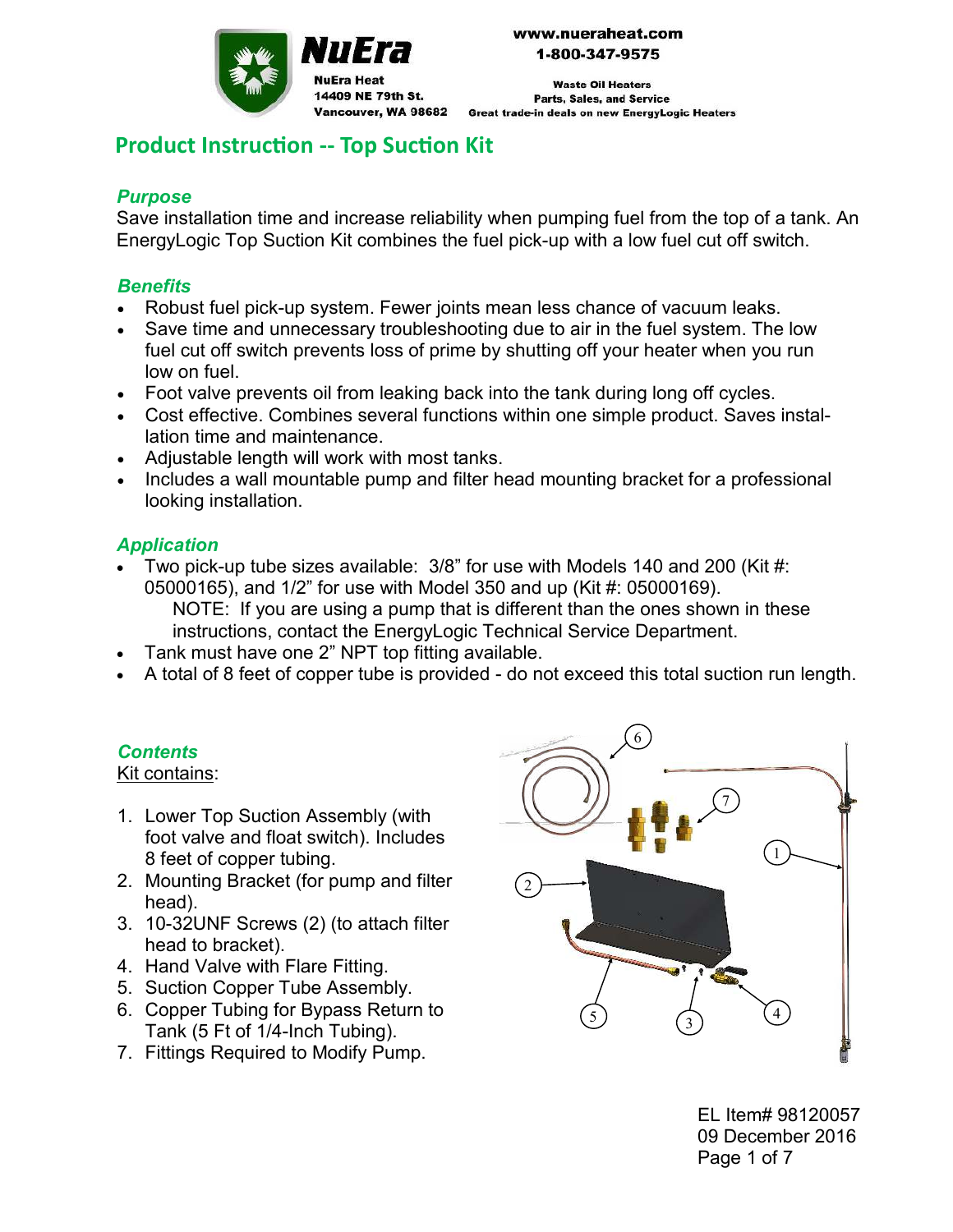

**Waste Oil Heaters Parts, Sales, and Service** Vancouver, WA 98682 Great trade-in deals on new EnergyLogic Heaters

## *Installation Procedure*

## **STEPS**

- 1. Unpack and check the contents according to the contents list (previous page). If missing parts, call EnergyLogic for support.
- 2. Modify the metering pump fittings per the illustrations below. NOTES:

11 E I

14409 NE 79th St.

**NuEra Heat** 

- When removing/installing a fitting, use a second wrench to prevent turning or breaking other fittings.
- Use thread sealant on all pipe threads. Do NOT use Teflon tape.
- Do NOT put thread sealant on flared copper tubing connections.
- The copper should be flared with a standard 45 degree flaring tool.

*FOR CURRENT MODELS: EL-140H, 200H, 200B, 350H, AND 375B*



EL Item# 98120057 09 December 2016 Page 2 of 7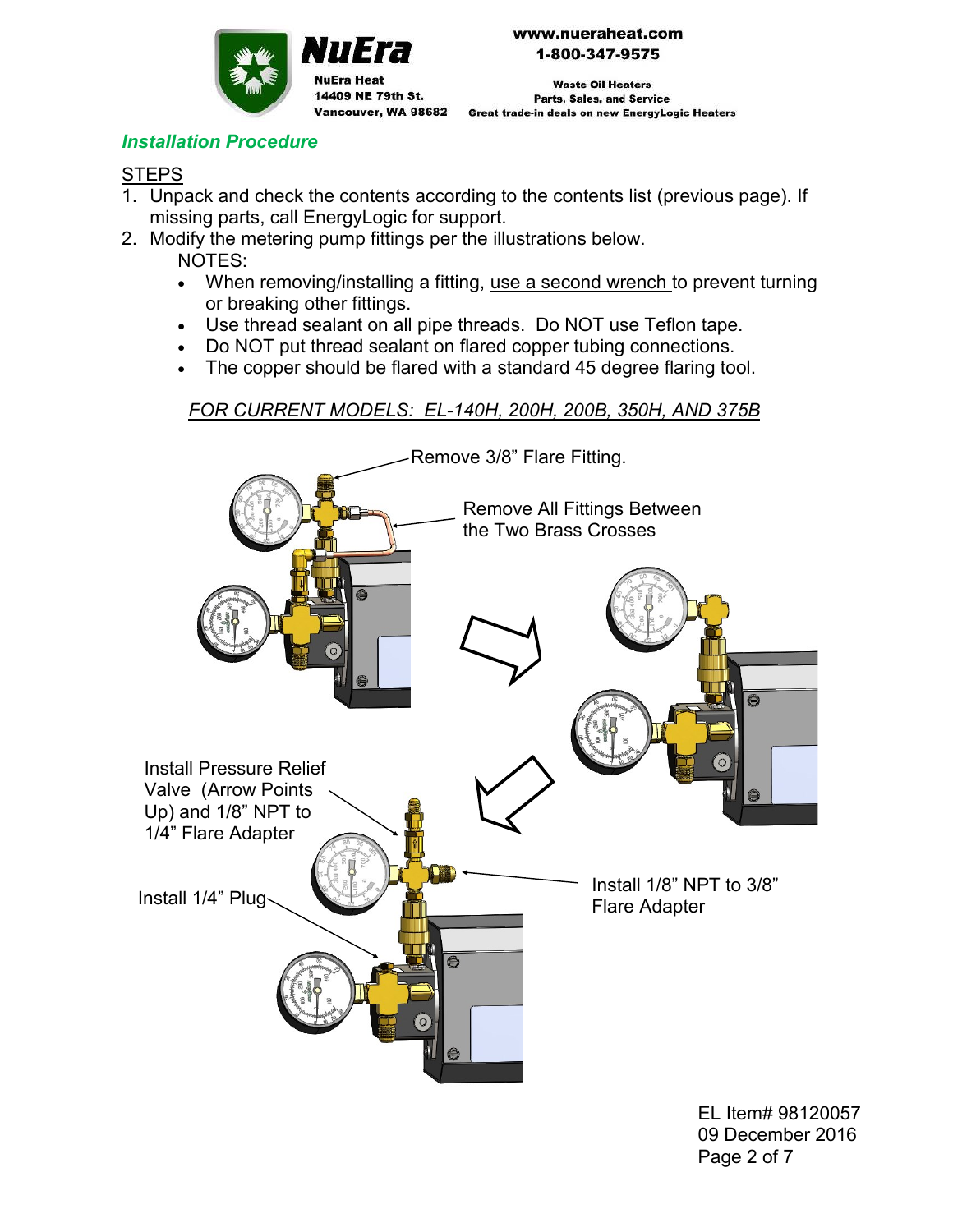

**Waste Oil Heaters Parts, Sales, and Service** Vancouver, WA 98682 Great trade-in deals on new EnergyLogic Heaters

#### *Installation Procedure*

## *FOR PREVIOUS MODELS: EL-140H, 200H, 200B, 350H, AND 375B*



NOTE: When using this Top Suction Kit on an old style Pump Assembly, it will be necessary to straighten, cut, and re-flare the copper suction tube (Item 5).

> EL Item# 98120057 09 December 2016 Page 3 of 7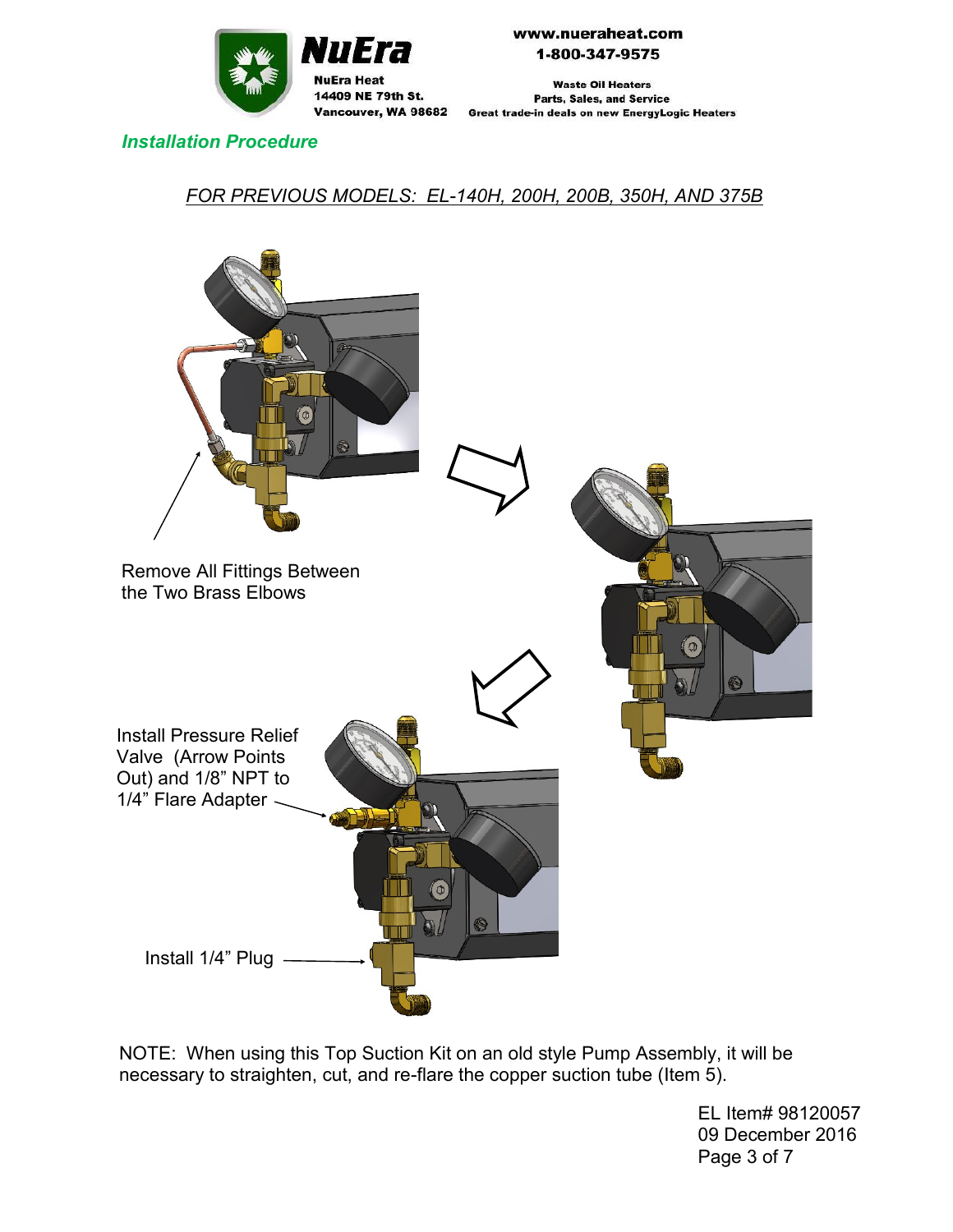

**Waste Oil Heaters Parts, Sales, and Service** Vancouver, WA 98682 Great trade-in deals on new EnergyLogic Heaters

STEPS Cont.

#### *FOR MODEL: EL-500B*

Remove All Fittings Between the Brass Street Tee and Elbow



EL Item# 98120057 09 December 2016 Page 4 of 7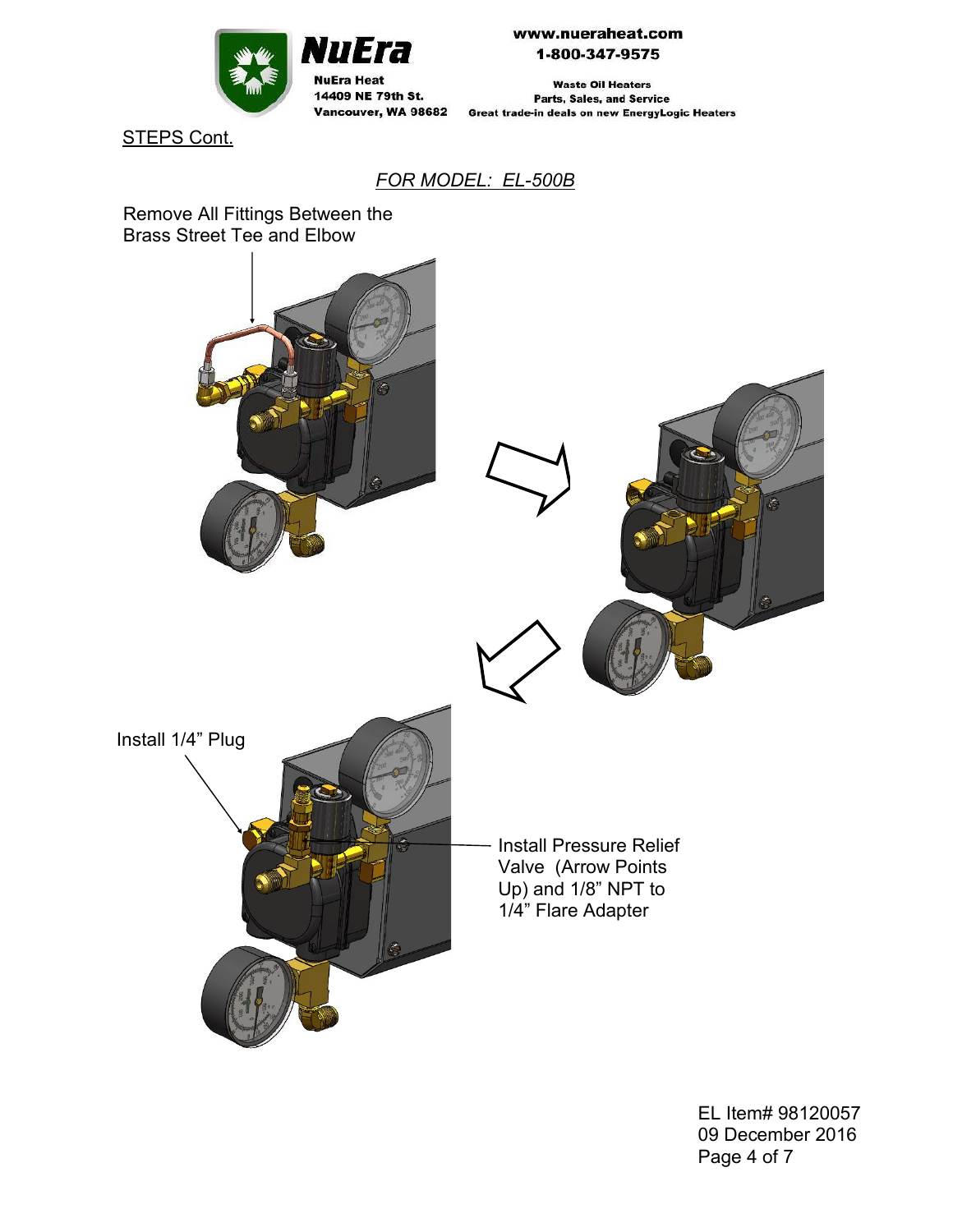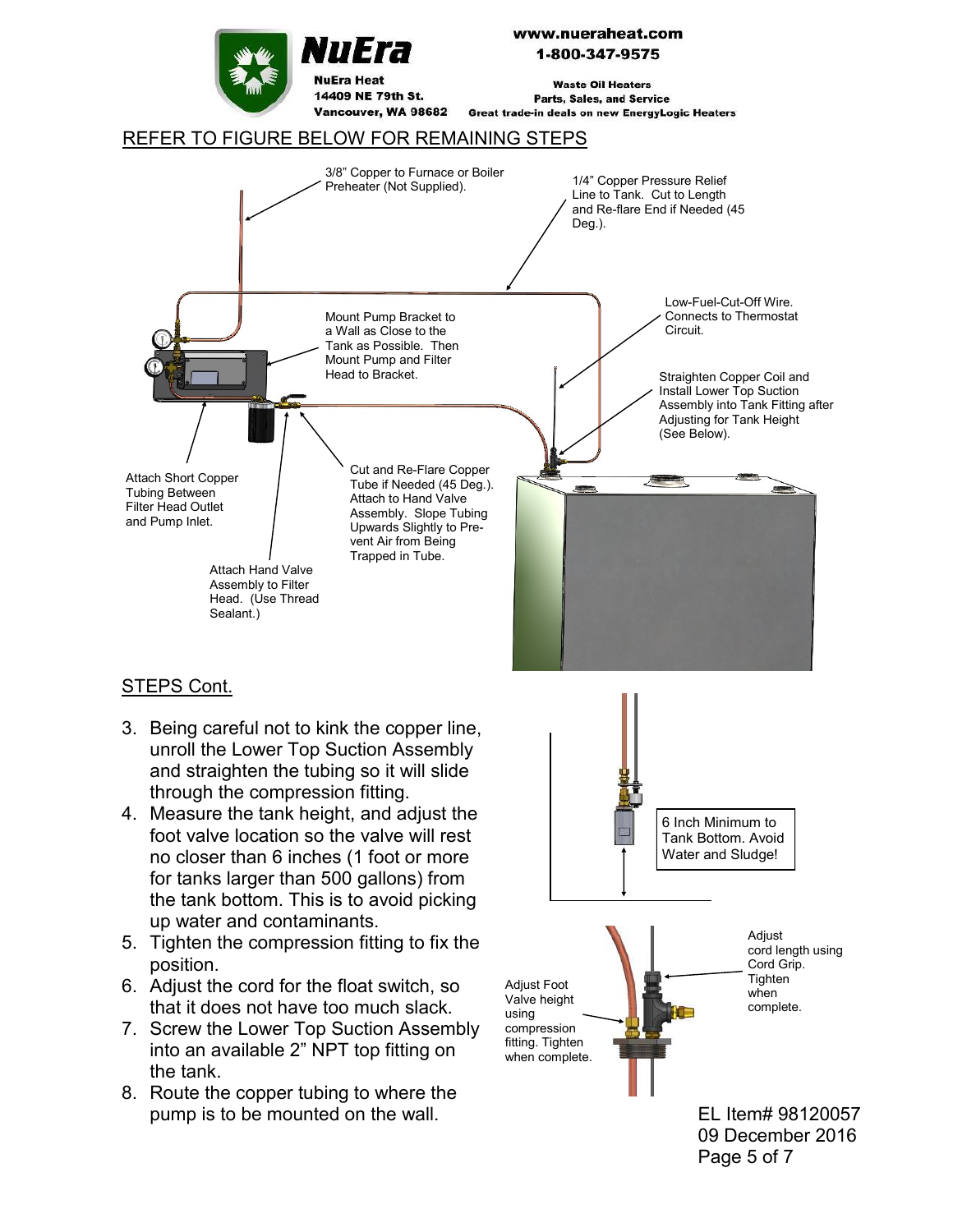

NuEra

14409 NE 79th St.

NuEra Heat

www.nueraheat.com 1-800-347-9575

**Waste Oil Heaters Parts, Sales, and Service** Vancouver, WA 98682 Great trade-in deals on new EnergyLogic Heaters

## STEPS Cont.

- 9. Mount the Pump Bracket to the wall near the tank, high enough so the copper will slope up from the top of the tank. There are three (3) non-threaded, mounting holes provided on the bracket. Use anchors as needed, depending on type of wall.
- 10. Mount the Metering Pump (cover removed) to the bracket using the four  $\frac{1}{4}$  20 machine screws provided with the pump.
- 11.Mount the Filter Head Assembly to the bracket using the two screws provided with the Top Suction Kit. Do not tighten the screws yet – leave filter head loose for adjustment of copper tube in next step.
- 12.Attach the bent copper tube assembly (approx. 12 inches long) to the pump inlet and to the filter head outlet (do NOT use thread sealant on flare joints). NOTE: For the EL-500B model only, the copper tubing will need to be bent to fit, cut to length, and re-flared (45 Degree Flare).
- 13.Tighten the flare nuts (use a second wrench to prevent the mating fittings from turning).
- 14.Tighten the filter head screws.
- 15.Attach the hand valve assembly to the filter head inlet. Use thread sealant on the NPT joint to prevent vacuum leaks.
- 16.Route the copper tube from the Lower Top Suction Assembly to the hand valve assembly. If necessary, cut the tube to the proper length, and re-flare using a 45 degree flaring tool. Tighten the flare joint.

 NOTE: Route the line with an upward slope to prevent air entrapment (avoid loops, kinks and high points).

- 17.Install 3/8" O.D. (or larger) copper tubing (not provided with the kit) from the pump assembly to the preheater. Route the line with an upward slope towards the preheater as much as possible. Install a High-Point-Bleed Assembly (EL Part #: 14070240) at any peak to allow bleeding of the air from the tubing during priming.
- 18.Route the 1/4" O.D. copper tubing from the metering pump to the return fitting on the tank. Cut to length and re-flare if needed. Install the line and tighten the fittings.

# **Priming the EnergyLogic System**

- 1. Make sure the used oil tank has adequate oil, with oil level above the low fuel cut off float switch.
- 2. Pre-fill the filter with non-synthetic ATF to speed the priming process. Make sure there is a film of oil on the gasket and then hand-tighten the filter.
- 3. Open the hand valve at the filter head inlet.
- 4. Refer to your EnergyLogic product manual on how to run the pump to prime the system to remove air, or check out the instructional videos on our website: www.energylogic.com.

If you have questions or need assistance, please contact NuEra's Technical Service Department at 800-347-9575.

> EL Item# 98120057 09 December 2016 Page 6 of 7